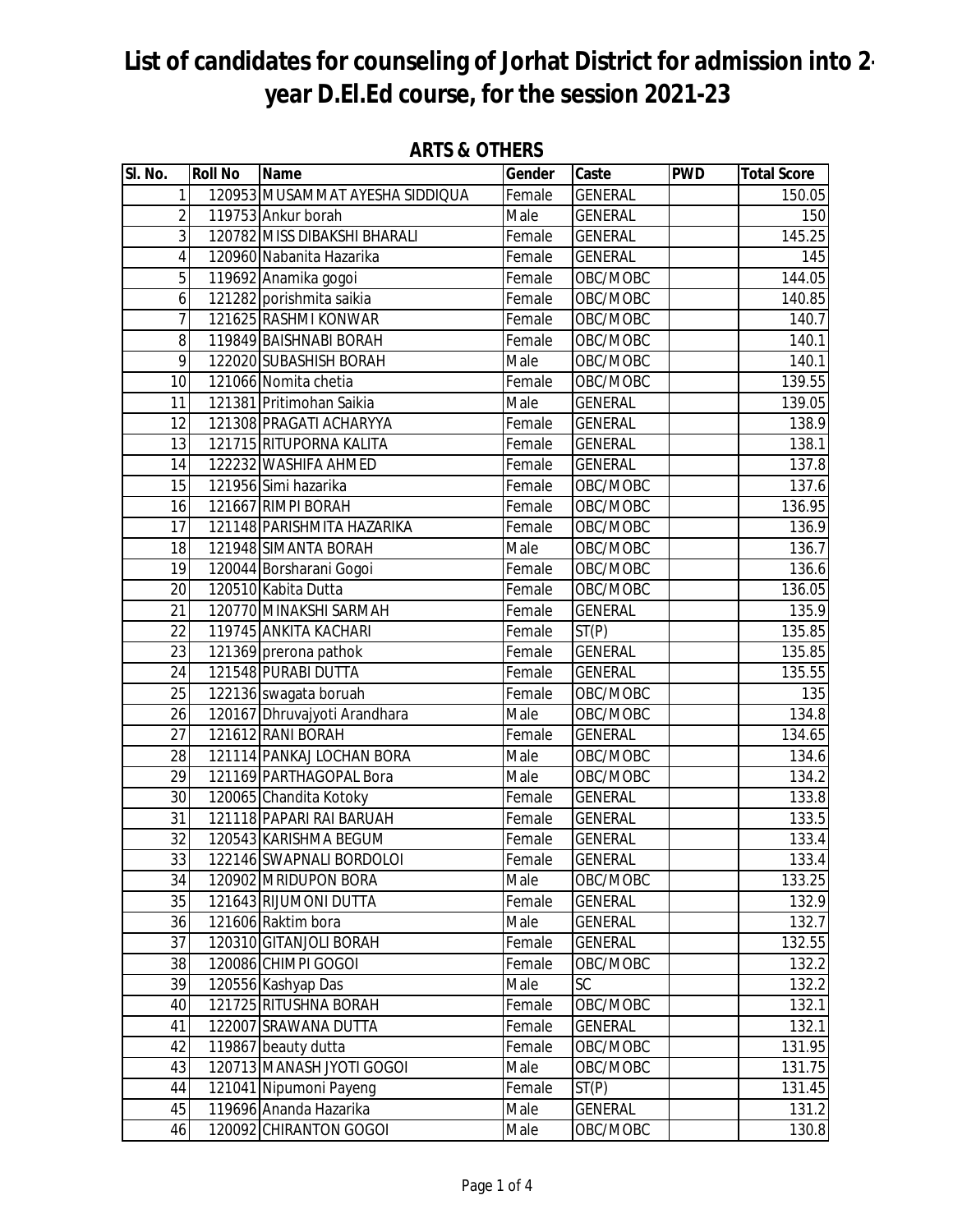| SI. No.         | <b>Roll No</b> | <b>Name</b>                | Gender | Caste          | <b>PWD</b> | <b>Total Score</b> |
|-----------------|----------------|----------------------------|--------|----------------|------------|--------------------|
| 47              |                | 122186 TRISHNA RANI GOGOI  | Female | OBC/MOBC       |            | 130.8              |
| 48              |                | 122215 Upasana Hazarika    | Female | OBC/MOBC       |            | 130.75             |
| 49              |                | 120306 GEETIMONI BORGOHAIN | Female | OBC/MOBC       |            | 130.7              |
| 50              |                | 121490 PRONAMIKA BORA      | Female | OBC/MOBC       |            | 130.65             |
| 51              |                | 119953 Bishwajyoti Boruah  | Male   | <b>GENERAL</b> |            | 130.55             |
| $\overline{52}$ |                | 121459 Priyanki Borah      | Female | OBC/MOBC       |            | 130                |
| 53              |                | 120908 MRIDUSMITA BORUAH   | Female | OBC/MOBC       |            | 129.9              |
| 54              |                | 122134 Swadhinata bora     | Female | <b>GENERAL</b> |            | 129.7              |
| 55              |                | 120792 Miss Rishika Dutta  | Female | OBC/MOBC       |            | 129.6              |
| 56              |                | 120964 NABASHITA GOGOI     | Female | OBC/MOBC       |            | 129.55             |
| 57              |                | 119621 ABHILASHA BORAH     | Female | OBC/MOBC       |            | 129.45             |
| 58              |                | 120971 NANDINEE GOGOI      | Female | OBC/MOBC       |            | 129.4              |
| 59              |                | 121250 POPY BORA           | Female | OBC/MOBC       |            | 129.3              |
| 60              |                | 121399 PRIYADARSHIKA GOGOI | Female | OBC/MOBC       |            | 129.15             |
| 61              |                | 120528 Kalpana Bora        | Female | ST(P)          |            | 129                |
| 62              |                | 120852 monjit borgohain    | Male   | OBC/MOBC       |            | 128.95             |
| 63              |                | 121065 NOMITA BORAH        | Female | OBC/MOBC       |            | 128.95             |
| 64              |                | 122099 SURABHI CHETIA      | Female | OBC/MOBC       |            | 128.9              |
| 65              |                | 122117 Susmita Bora        | Female | OBC/MOBC       |            | 128.8              |
| 66              |                | 120998 NIBEDITA BORAH      | Female | OBC/MOBC       |            | 128.75             |
| 67              |                | 120845 MONISHA PHUKON      | Female | OBC/MOBC       |            | 128.6              |
| 68              |                | 121030 NILAKHI BORAH       | Female | OBC/MOBC       |            | 127.95             |
| 69              |                | 119989 Bondita borah       | Female | OBC/MOBC       |            | 127.9              |
| 70              |                | 121004 Niha borah          | Female | OBC/MOBC       |            | 127.9              |
| 71              |                | 121186 PINKI BORAH         | Female | OBC/MOBC       |            | 127.7              |
| $\overline{72}$ |                | 121786 SAGARIKA BORA       | Female | OBC/MOBC       |            | 127.45             |
| 73              |                | 121747 RUBI HAZARIKA       | Female | OBC/MOBC       |            | 127.3              |
| 74              |                | 121491 PRONAMIKA BORAH     | Female | OBC/MOBC       |            | 126.95             |
| 75              |                | 121710 Ritupon borah       | Male   | OBC/MOBC       |            | 126.55             |
| 76              |                | 121955 SIMI DEVI           | Female | OBC/MOBC       |            | 126.5              |
| $\overline{77}$ |                | 122144 SWAPNA SARKAR       | Female | SC             |            | 126.5              |
| 78              |                | 121880 SHANTI DAS          | Female | SC             |            | 126                |
| 79              |                | 121974 SMRITI REKHA BORAH  | Female | OBC/MOBC       |            | 125.95             |
| 80              |                | 121272 Porishmita bora     | Female | OBC/MOBC       |            | 125.9              |
| 81              |                | 122078 SUMU SAIKIA         | Female | OBC/MOBC       |            | 125.8              |
| 82              |                | 120179 DIKSHI BORA         | Female | OBC/MOBC       |            | 125.3              |
| 83              |                | 120186 DIMPEE HAZARIKA     | Female | OBC/MOBC       |            | 125.25             |
| 84              |                | 121422 PRIYANKA BORA       | Female | OBC/MOBC       |            | 125.2              |
| 85              |                | 120951 MURCHANA HANDIQUE   | Female | OBC/MOBC       |            | 124.95             |
| 86              |                | 121728 Riya ghosh          | Female | OBC/MOBC       |            | 124.85             |
| 87              |                | 120885 MOUSUMI DAS         | Female | <b>SC</b>      |            | 124.85             |
| 88              |                | 121943 sima kachari        | Female | ST(P)          |            | 122.95             |
| 89              |                | 122221 utpal das           | Male   | SC             |            | 121.45             |
| 90              |                | 119747 ANKITA SAIKIA       | Female | ST(P)          |            | 121.35             |
| 91              |                | 120918 MRIGAKSHI HAZARIKA  | Female | SC             |            | 121.2              |
| 92              |                | 121909 SHULOV JYOTI DOLEY  | Male   | ST(P)          |            | 120.25             |
| 93              |                | 119768 ANSHUMAN DAS        | Male   | SC             |            | 119.7              |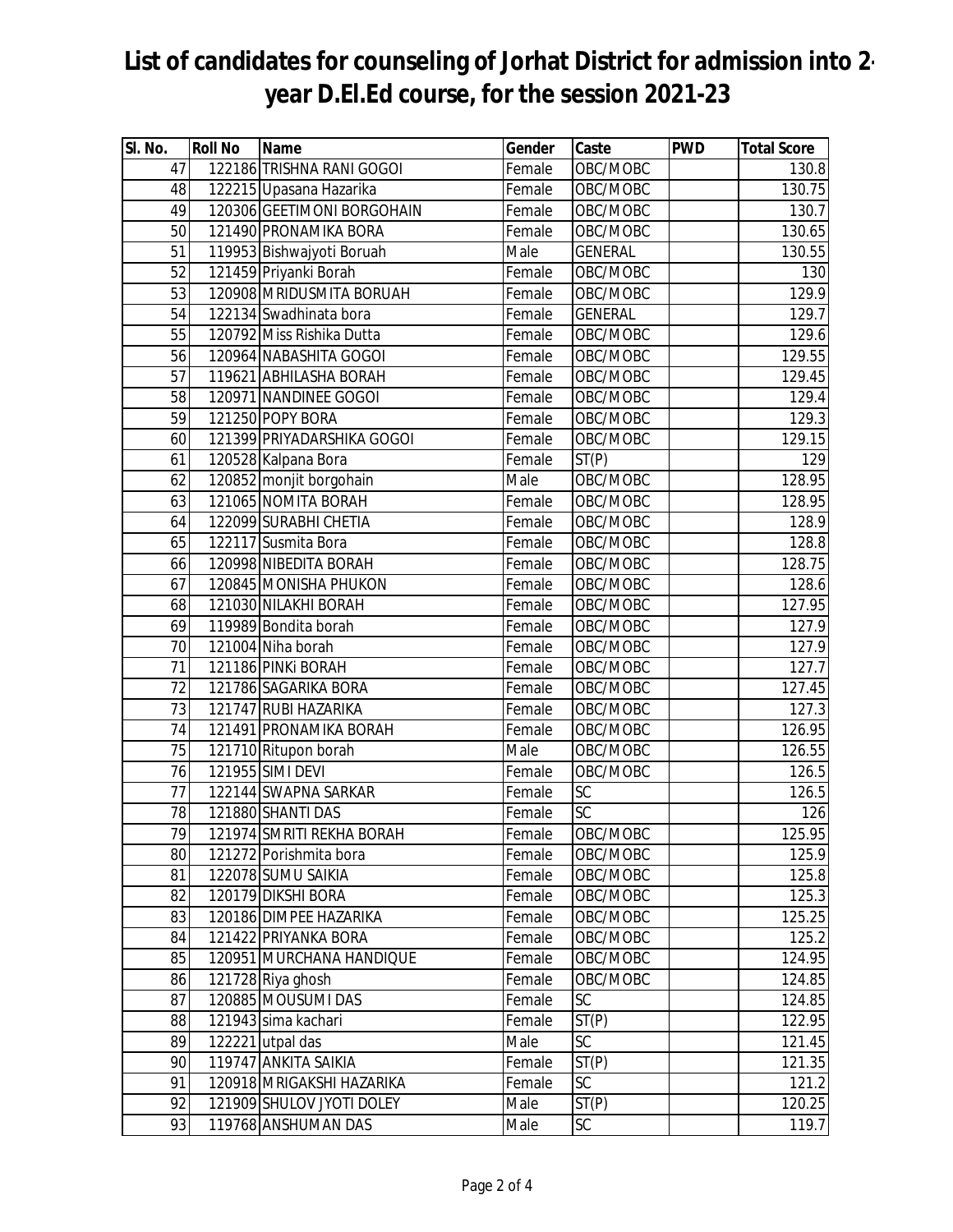| SI. No. | <b>Roll No</b> | Name                    | Gender | Caste          | <b>PWD</b> | <b>Total Score</b> |
|---------|----------------|-------------------------|--------|----------------|------------|--------------------|
| 94      |                | 119826 ASHIM SWARGIARY  | Male   | ST(P)          |            | 119.3              |
| 95      |                | 121098 Pallabi mech     | Female | ST(P)          |            | 119.2              |
| 96      |                | 120365 HORIPROSAD TAYE  | Male   | ST(P)          |            | 118.65             |
| 97      |                | 121835 SANJIB SARKAR    | Male   | SC             |            | 118.1              |
| 98      |                | 119770 ANU TAI          | Female | ST(P)          |            | 117.9              |
| 99      |                | 120824 monalisa tai     | Female | ST(P)          |            | 113.9              |
| 100     |                | 120175 DIGANTA PAYENG   | Male   | ST(P)          |            | 113.4              |
| 101     |                | 119666 ALOKESH SAIKIA   | Male   | <b>GENERAL</b> | Yes        | 111.15             |
| 102     |                | 120319 GITASHREE DUTTA  | Female | OBC/MOBC       | Yes        | 94.75              |
| 103     |                | 121083 Pallab Jyoti kro | Male   | ST(H)          |            | 94.5               |
| 104     |                | 120399 januseng turung  | Female | ST(H)          |            | 85.35              |
| 105     |                | 120802 Mitali pradhan   | Female | OBC/MOBC       | Yes        | 80.45              |

#### **SCIENCE**

| $\mathbf{1}$    | 121317 PRAN KRISHNA BORAH    | Male   | OBC/MOBC       | 147.3  |
|-----------------|------------------------------|--------|----------------|--------|
| $\overline{2}$  | 121071 NOVA JYOTI BARUAH     | Male   | <b>GENERAL</b> | 144.05 |
| 3               | 119649 AJAY GOGOI            | Male   | OBC/MOBC       | 142.7  |
| $\overline{4}$  | 121654 RIMA DAS              | Female | <b>SC</b>      | 141.4  |
| $\overline{5}$  | 121720 Rituraj Handique      | Male   | OBC/MOBC       | 139.5  |
| 6               | 121337 PRANTA GOGOI          | Male   | OBC/MOBC       | 138.8  |
| $\overline{7}$  | 122231 WAKIBUR RAHMAN        | Male   | <b>GENERAL</b> | 138.5  |
| 8               | 120259 Disha boran           | Female | OBC/MOBC       | 137    |
| 9               | 122008 SRI BISWAJIT KALITA   | Male   | OBC/MOBC       | 136.8  |
| 10              | 121708 rituparna borah       | Male   | OBC/MOBC       | 136.75 |
| 11              | 120727 MANASHJYOTI SHARMA    | Male   | <b>GENERAL</b> | 136.05 |
| 12              | 120734 MANURANJAN CHANGMAI   | Male   | OBC/MOBC       | 135.8  |
| 13              | 119643 Aditya Jyoti Bhuyan   | Male   | <b>GENERAL</b> | 135.4  |
| 14              | 119708 ANGSHUMAN MAHANTA     | Male   | <b>GENERAL</b> | 134.95 |
| 15              | 121607 RAKTIM PRAKASH SAIKIA | Male   | OBC/MOBC       | 134.8  |
| 16              | 121221 POLASH SAIKIA         | Male   | ST(P)          | 133.7  |
| 17              | 121750 RUHAN BORAH           | Male   | OBC/MOBC       | 133.4  |
| 18              | 122227 Uttom bora            | Male   | OBC/MOBC       | 133.35 |
| 19              | 120170 Dibyaa Jyoti saud     | Female | <b>GENERAL</b> | 131.95 |
| 20              | 121871 Seuj Bora             | Male   | <b>GENERAL</b> | 131.4  |
| 21              | 120024 BORNALI SAIKIA        | Female | OBC/MOBC       | 130.85 |
| 22              | 119761 Ankur saikia          | Male   | OBC/MOBC       | 130.45 |
| $\overline{23}$ | 119907 Bhoirob Gogoi         | Male   | OBC/MOBC       | 130.15 |
| 24              | 122066 SUMON SAIKIA          | Male   | OBC/MOBC       | 128.45 |
| 25              | 121994 sondipon gogoi        | Male   | OBC/MOBC       | 128.4  |
| 26              | 120271 DURLOV BORUAH         | Male   | OBC/MOBC       | 128.25 |
| 27              | 121079 PALASH JYOTI HAZARIKa | Male   | OBC/MOBC       | 128.1  |
| 28              | 121645 RIJUMONI REGON        | Female | ST(P)          | 126.55 |
| 29              | 119883 BHAIRAB BORAH         | Male   | OBC/MOBC       | 126.4  |
| 30              | 120452 JOYSHREE BORAH        | Female | OBC/MOBC       | 126.4  |
| $\overline{31}$ | 121531 PUJA LAHON            | Female | OBC/MOBC       | 125.4  |
| 32              | 120019 Bornali Gogoi         | Female | OBC/MOBC       | 124.95 |
| 33              | 120849 Monisha saikia        | Female | OBC/MOBC       | 124.95 |